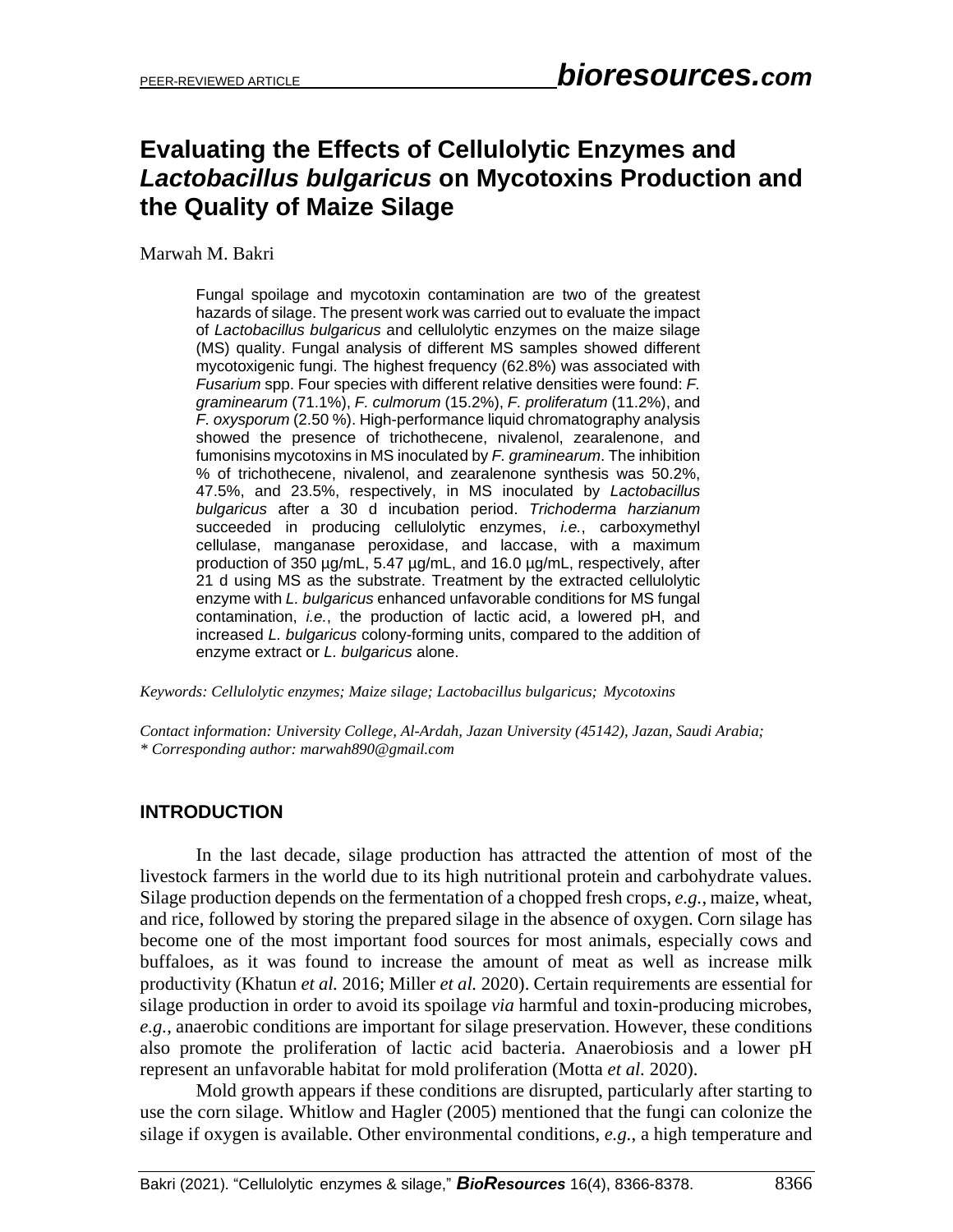humidity, increase the chance of fungi spreading during silage storage (Egal *et al.* 2005; Richard *et al.* 2007; Ogunade *et al.* 2018). Often, the existence of fungi in the silage can be attributed to the colonization of corn in the field or throughout silage storage. However, not only the presence of fungi, but also the presence of mycotoxins, are considered potential threat factors for animals and humans during the daily handling of spoiled silage. Unfortunately, scientific studies have primarily concentrated on the occurrence of mycotoxins in cereal crops, which is likely due to the fact that they are consumed in larger amounts by humans compared to other feed types (Bhat *et al.* 2010). However, numerous mycotoxins have been detected in a range of livestock feed comprising silages (Keller *et al.* 2013). Incidents of mycotoxins in silage were recorded by O'Brien *et al.* (2008) and Cheli *et al.* (2013); therefore, Wambacq *et al.* (2016) stated that proper silage management is important to minimize mycotoxin contamination of dairy animal feeds through the use of chemical additives or microbial inoculants that can reduce the spoiled levels. Many *Fusarium* mycotoxins were discovered in silages, *e.g.*, moniliformin, enniatins (ENN), beauvericins, and fusaric acid; another *Fusarium* mycotoxin, deoxynivalenol (DON), was found in 86% of the collected corn silage samples (McElhinney *et al.* 2015; Kosicki *et al.* 2016). Previously, Eckard *et al.* (2011) reported that maize silage was a good reservoir for *Fusarium* spp. growth and its mycotoxins included numerous trichothecenes, *e.g.*, fusarenon X, diacetoxyscirpenol, nivalenol (NIV), and acetylated DON. Recently, NIV and DON were the most widespread mycotoxins, being found in 97.7% of the collected maize silages samples, followed by ENN B (Vandicke *et al.* 2021). The phenomenon of the spread of fungi and mycotoxins in maize silage deserves more attention than currently given, due to the seriousness of the situation. This can be addressed by following the correct methods of making silage or by adding additives that limit the presence of fungi. Bioadditives, *e.g.*, lactic acid bacteria, were documented to improve the quality of silage and prevent mold growth (Xu *et al.* 2017). Improving the aerobic stability of silages was observed *via* the addition of *Lactobacillus buchneri*, through its conversion of lactic acid to acetic acid (Li *et al.* 2016). Recently, Selwet (2020) studied the addition of different *Lactobacillus* strains on the quality of maize silage. Remarkable increases in concentration of lactic acid, acetic acid and propionic acid were observed, in addition to extended the silage aerobic stability. These acids rapidly acidify silage, thereby repressing the undesirable bacteria growth. Furthermore, acetic and propionic acids serve as fungi-static agents.

*Lactobacillus plantarum* and *Pediococcus acidilactici*, in conjunction with amylase enzyme, enhanced the fermentation characteristics and aerobic stability of maize silages by promoting bacterial production of volatile fatty acids, *e.g.*, acetic and propionic acids, which repress molds growth (Koc *et al.* 2008). Additional additives, *e.g.*, hydrolytic enzymes, are used extensively in silage production; these enzymes have the ability to release monosaccharaides *via* the degradation of plant cell walls (Muck *et al.* 2018). According to Silva *et al.* (2016) enzyme preparations can be applied as mentioned in silage production, but they are highly expensive and it is more problematic to formulate them. Therefore, a search for alternative economical source such as microbial producing enzymes is needed. An increase in lactate levels and a reduction in ammonia-N levels were observed by Shepherd and Kung (1996) in silage treated with hydrolytic enzymes, *e.g.*, amylase, cellulase, and pectinase. Recently, a combination of lactic acid bacteria and fibrolytic enzymes, *e.g.*, cellulose and hemicellulose, was applied to improve the nutritional availability of silage (Hu *et al.* 2021). Therefore, more data on maize silage is needed to avoid fungal contamination and mycotoxin production by using safe bacterial inoculants, which represents the aim of this study.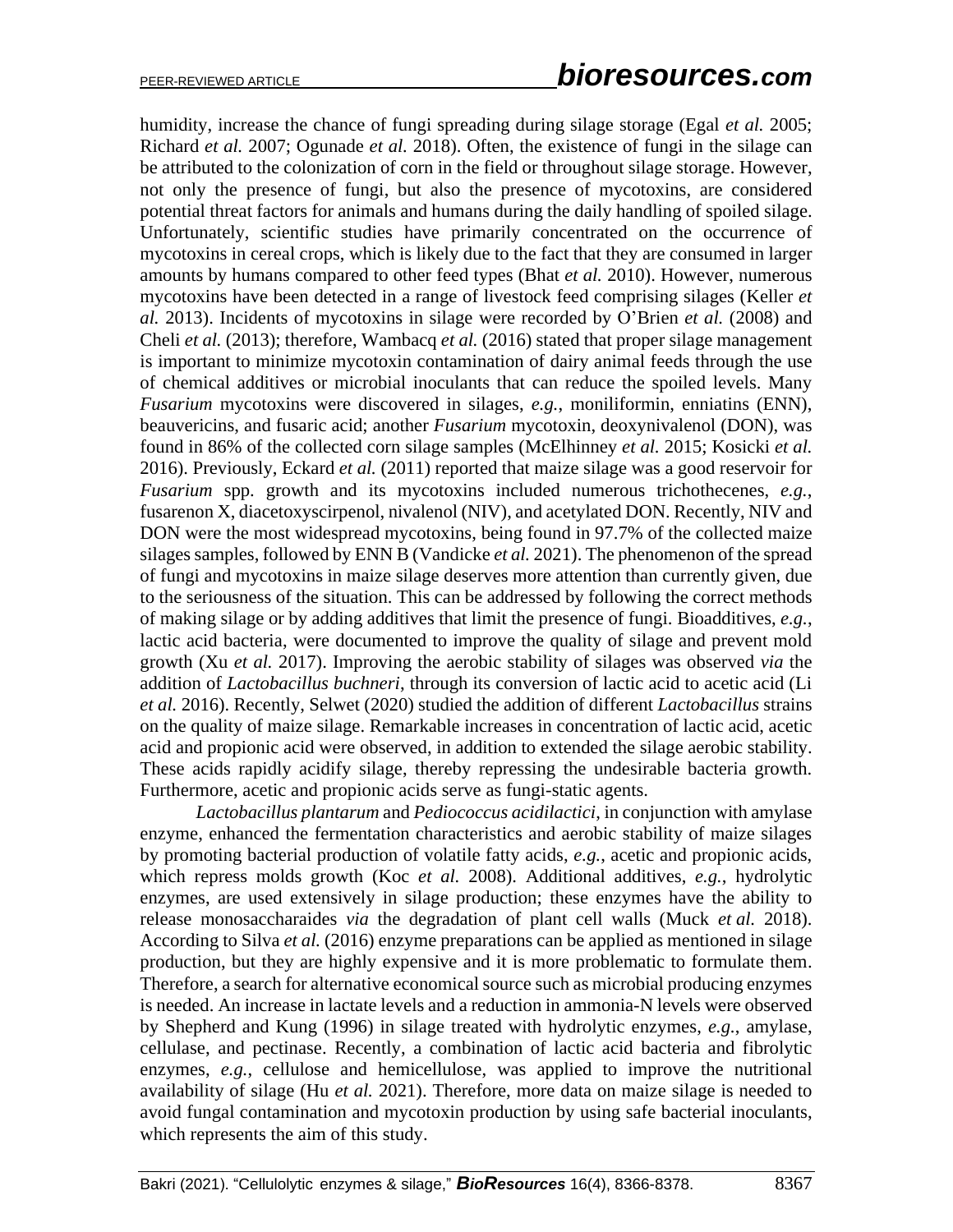#### **EXPERIMENTAL**

#### **Collection of Maize Silage for Fungal Analysis**

Nine maize silage samples (*Zea mays* L.) were taken from a silo at the top, center, and bottom (three samples for each position) after 40 d of production; the level of each sample was approximately 20 cm in length and 20 cm in width. Then, 500 g of each sample were mixed with a homogenizer to get a homogeneous sample under aseptic conditions (To avoid contamination from other sources such as air, dust, *etc*.) for fungal analysis. Next, 50 g of each sample was shaken for 30 min in 250 mL of sterile water containing 0.15 g of sodium dodecyl sulfate. In a plastic petri plate containing malt extract agar medium supplemented with chloramphenicol  $(0.05\%, w/v)$ , 1 mL of each suspension was sprayed onto the surface of the medium, followed by incubation at a temperature of 28  $^{\circ}$ C for 6 d. The fungal colonies that appeared were purified and identified. The identification was based on macroscopical and microscopical characterization (Raper and Fennell 1973; Domsch *et al.* 1980; Klich 2002). The isolate frequency (Fr) and relative density (RD) of the species were calculated according to Eq. 1 and Eq. 2, respectively,

$$
Fr (%) = \frac{Number of samples with a species or genus}{Total number of samples} \times 100
$$
 (1)  
RD (%) = 
$$
\frac{Number of isolates of species or genus}{Total number of isolated fungi in samples} \times 100
$$
 (2)

as outlined in Gonzalez *et al.* (1995).

## **Effect of** *Lactobacillus bulgaricus* **on Mycotoxins Production by** *Fusarium graminearum*

Freshly prepared maize silage (50 g), from the same samples used for the fungal analysis, was moistened in a 250 mL conical flask using 100 mL of distilled water, followed by autoclaving for 30 min at a temperature of 121  $^{\circ}$ C. Two discs (1 mm radius) from the active margin of a *F. graminearum* colony (species with the highest RD) growing on potato dextrose agar medium and 2 mL of a *L. bulgaricus* (obtained from the researchers in El-Taher *et al.* (2012) suspension were inoculated in the silage followed by incubation at a temperature of 30 °C for up to 30 d. At the end of the incubation period, a filtrate of the metabolized medium was extracted *via* chloroform and methanol (a 2 to 1 ratio) for mycotoxins analysis *via* high-performance liquid chromatography (HPLC). (Series 1100, Agilent Technologies, USA; Column C18 Inertsil: 4.6x250mm, 5µm). Silage without inoculation by *F. graminearum* was used as a control with 15 d and 30 d of incubation.

## **Enzyme Preparation**

Freshly prepared maize silage (10 g), from the same samples used for the fungal analysis, was moistened in a 250 mL conical flask using 20 mL of distilled water, followed by autoclaving for 30 min at a temperature of 121 °C. Two discs (1 mm radius) from the active margin of a *Trichoderma harzianum* (from the Regional Center of Mycology and Biotechnology, Al-Azhar University, Cairo, Egypt) colony growing on Czapek dox agar medium were inoculated in the silage and incubated at a temperature of 30 °C for different incubation periods, up to 28 d. At the end of the incubation period, 50 mL of distilled water was added to the substrate and agitated *via* shaking (at 500 rpm) for 25 min, then clarified *via* muslin cloth, and then centrifuged for 5 min at  $10 \times 10^3$  rpm for further filtration. The supernatant containing the enzymes was collected and used as crude enzymes for assaying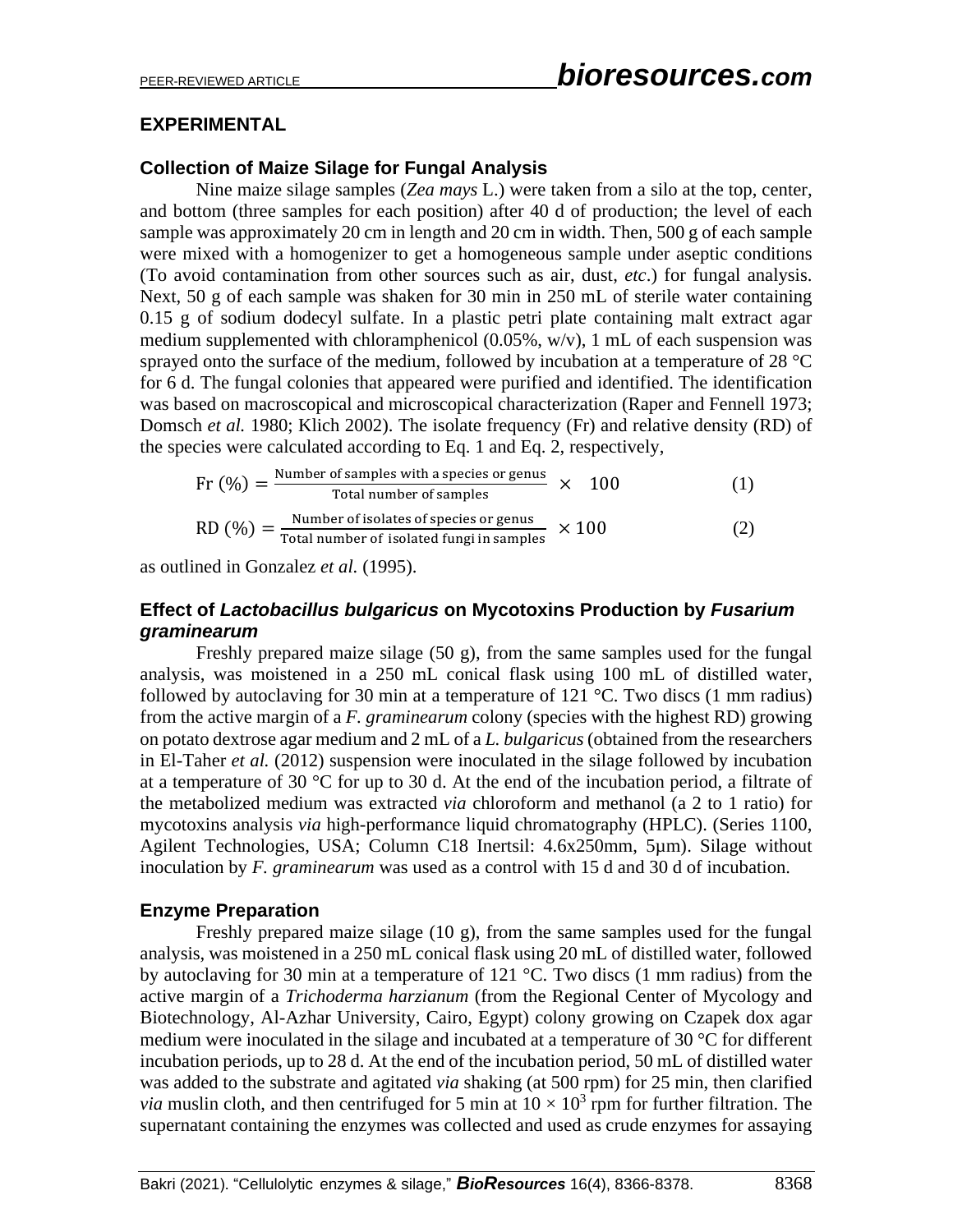its carboxymethyl cellulase (CMCase), manganase peroxidase (MnPase), laccase, and soluble protein contents.

#### **Carboxymethyl Cellulase, Manganase Peroxidase, and Laccase Assay**

The CMCase activity was determined by a reaction mixture containing 1.0 g of carboxymethyl cellulose (CMC) as an enzyme substrate in 100 mL of sodium acetate buffer (with a pH of 5.0). Then, 1 mL of the supernatant containing enzymes was tested to break down the enzyme substrate in a tube containing the reaction mixture, then incubated for 30 min at a temperature of 63 °C. The amount of liberated reducing sugars was calculated using a spectrophotometer at 540 nm *via* the 3,5-dinitrosalicylic acid (DNS) protocol regarding to the standard curve of glucose, by reading the absorbance at 540 nm (Miller 1959). The analysis found that 1 unit of CMCase is the micromoles of glucose liberated per 1 mL of supernatant containing enzyme per min (Wang *et al.* 1988). The reaction mixture for determining the MnPase activity, according to Garzillo *et al*. (2001), included  $100 \mu L$  of the supernatant containing enzyme, 1 mM of MnSO<sub>4</sub> in a Mcllvaine buffer (with a pH of 5.0), and 2 mM of 2,2'-azino-bis(3-ethyl benzo-thiazoline-6-sulforic acid) (ABTS)  $(1 \text{ mL})$ , followed by the addition of 4 mM of H<sub>2</sub>O<sub>2</sub> as a substrate for peroxidase activity in the reaction mixture. The MnPase activity was determined in IU by checking the spectrophotometer absorbance change at 420 nm (ABTS),  $\epsilon$  = 36 Mm<sup>-1</sup>cm<sup>-1</sup>. For the laccase assay, the reaction mixture comprised of  $100 \mu L$  of the supernatant containing enzyme and 2 mM of ABTS (1 mL) adjusted to a pH of 5 using Mcllvaine buffer. The activity of the enzyme was recorded in IU *via* a spectrophotometer at 420 nm (ABTS), Є = 36 Mm<sup>-1</sup>cm<sup>-1</sup> (Garzillo *et al.* 2001). Distilled water was used instead of the enzymes for the blank sample.

#### **Protein and Reducing Sugar Assays**

First, 1 mL of DNS reagent was added to 1 mL of sugar solution in a tube, followed by placing it in a boiling water bath for 10 min. After cooling the tube containing the reaction mixture to 30 °C, 5 mL of distilled water was added. The developed color was analyzed *via* a spectrophotometer at 540 nm, with glucose being used as the standard (Miller 1959). Assessing the total soluble protein in the supernatant was achieved according to the methodology outlined in Lowry *et al.* (1951). The blank sample was recorded using 1 mL of distilled water.

#### **Effect of Enzymes Extract and** *Lactobacillus bulgaricus* **on Chemical Characteristics of Silage**

Freshly prepared maize silage (50 g), from the same samples used for the fungal analysis, was moistened in a 250 mL conical flask using 100 mL of distilled water, followed by autoclaving for 30 min at a temperature of 121 °C. Then, 2 mL of the *L. bulgaricus* suspension and enzyme extract from the previous enzyme production experiment at optimal conditions were added to the silage, followed by incubation at a temperature of 30 °C for up to 30 d. At the end of the incubation period, the filtrate of the metabolized medium was extracted to determine the lactic acid content *via* HPLC. In addition, the dry and organic matter content, pH, and the number of *L. bulgaricus* cells were determined.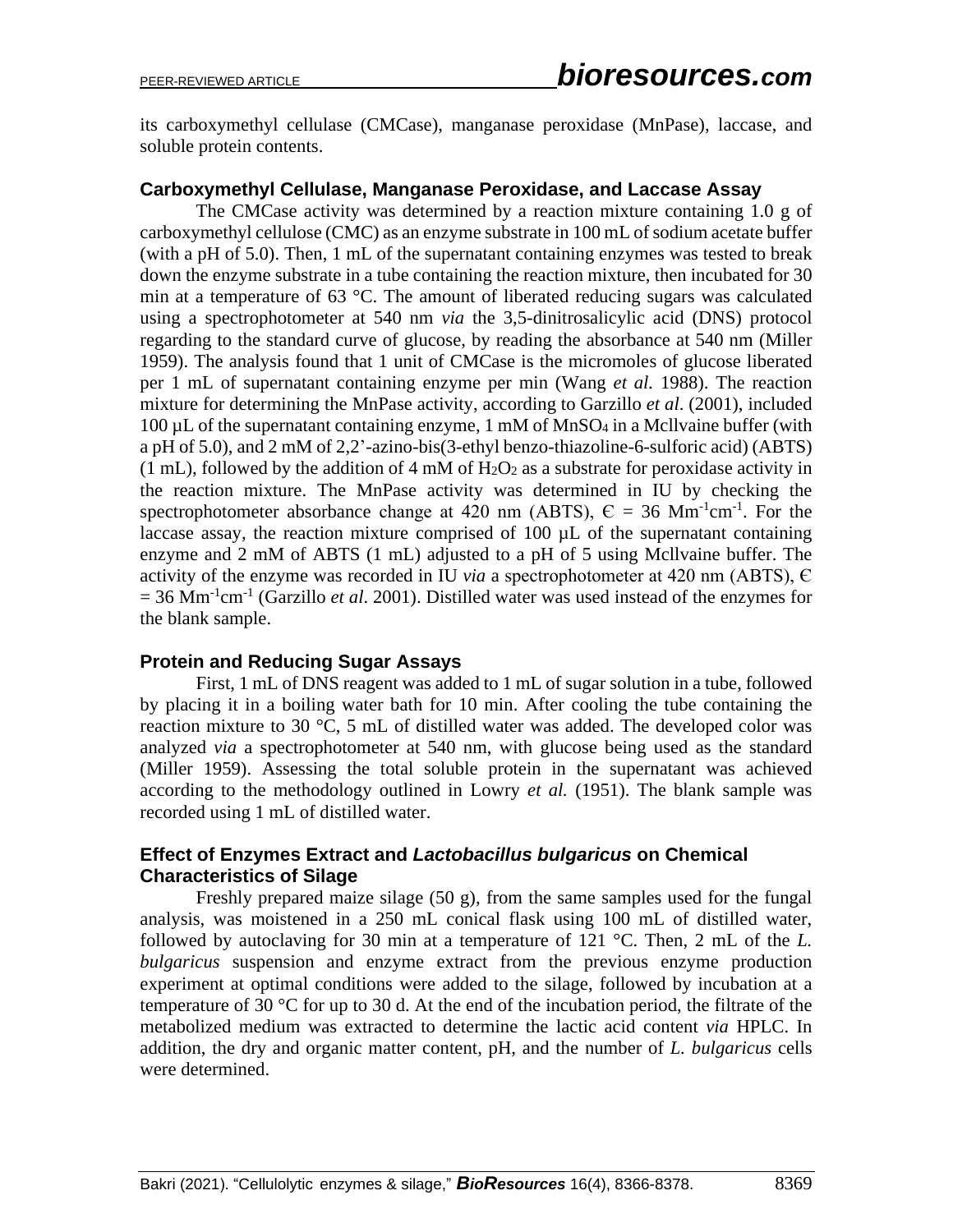#### **Statistical Analysis**

The standard deviation mean  $(\pm SD)$  of the three readings of obtained results was calculated using SPSS software (version 22.0, IBM, Armonk, NY).

## **RESULTS AND DISCUSSION**

#### **Fungal Identification of the Contaminated Maize Silage**

Fungal spoilage was observed in the maize silage samples after 60 d of production (Fig. 1).



**Fig. 1.** Typical mold growth in dry silage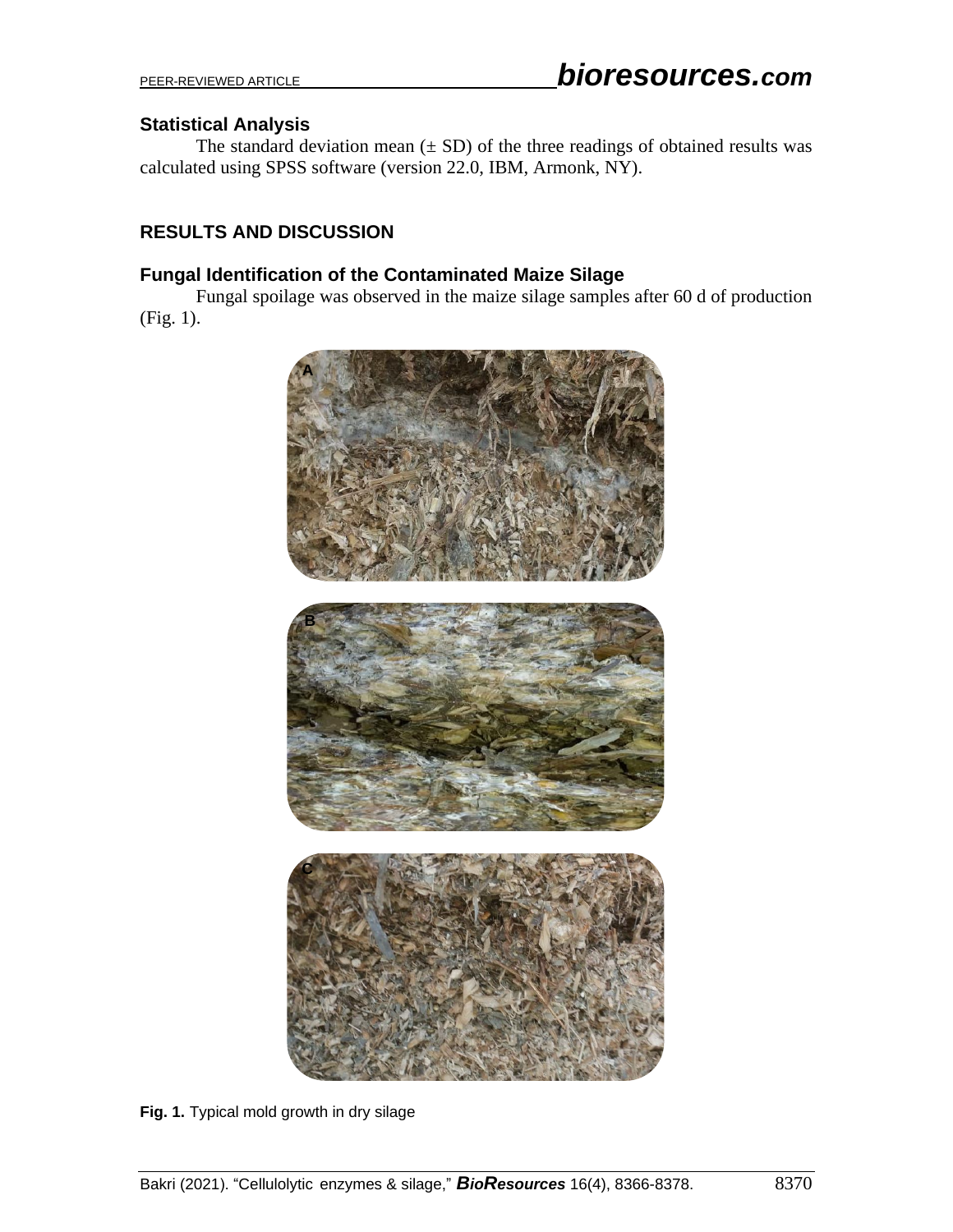The identification methods confirmed the presence of five filamentous toxigenic fungi, *i.e.*, *Aspergillus* spp., *Fusarium* spp., *Mucor* spp., *Rhizopus* spp., and *Penicillium* spp., which all had different Fr values (Fig. 2). *Fusarium* spp. was identified with the highest Fr (62.8%), followed by *Aspergillus* spp., with *Mucor* spp. having the lowest Fr (10.2%). The presence of mycobiota in the maize silage was comparable to the species present in the same type of silage used in many countries, since *Fusarium* was found to be the primary isolate. In addition, in the Netherlands, Asselt *et al*. (2012) recorded an elevated incidence of *Fusarium* species and their mycotoxins in maize silage. However, Keller *et al.* (2013) demonstrated that *Aspergillus*, followed by *Penicillium*, were the most frequently isolated genera. A report by O'Brien *et al.* (2008) showed the presence of *Penicillium* spp. as a major contaminant in various types of silages. The presence of different fungi is considered unattractive in maize silage, as this suggests a high likelihood that the silage may be contaminated with numerous mycotoxins.



**Fig. 2.** Isolate Fr of the fungal isolates from maize silage (Note: the error bars referred to the SD of the three treatment values)



**Fig. 3.** RD (%) of the *Fusarium* species isolated from the maize silage samples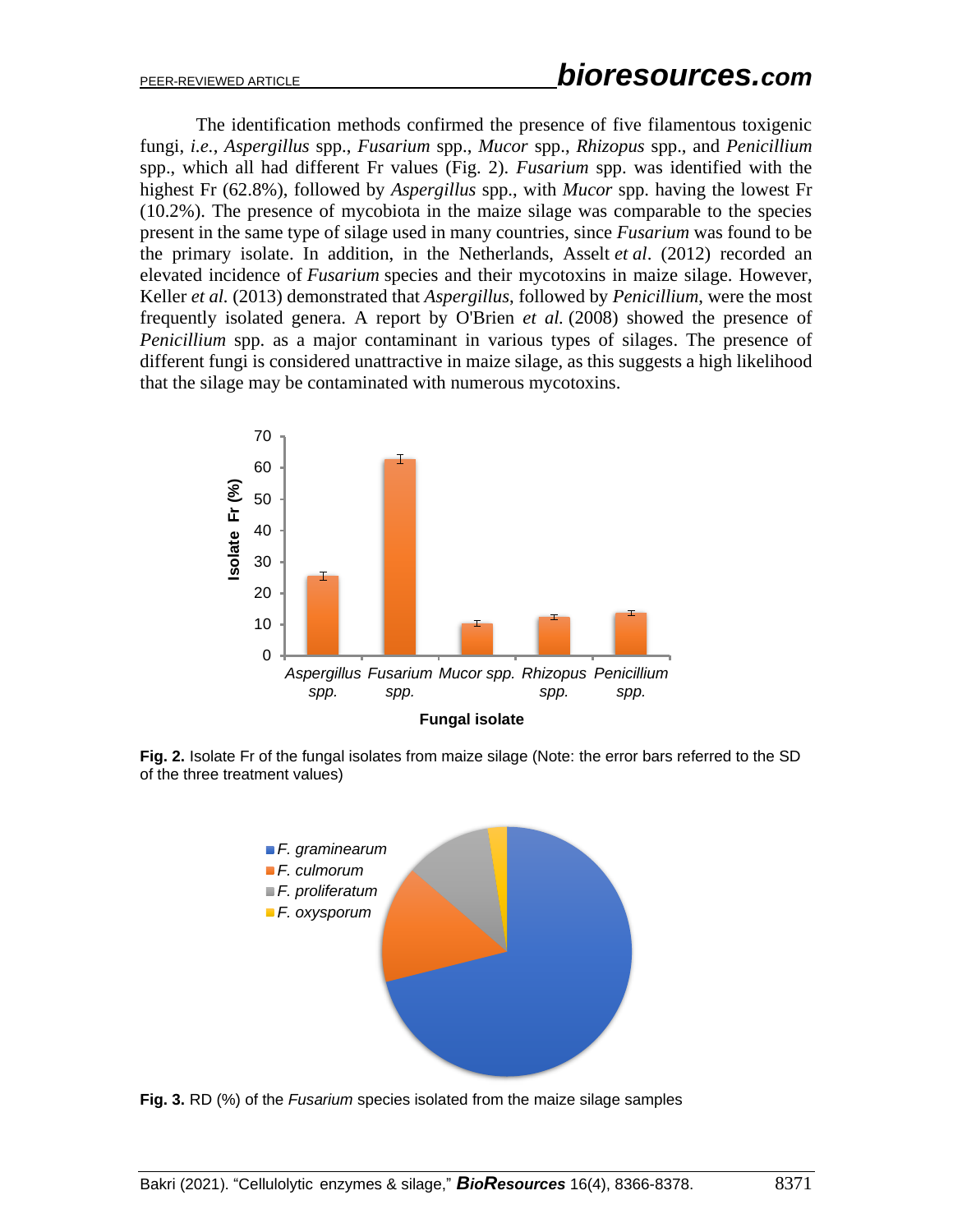The highest occurrence of fungal isolates was observed at the upper and lower sections (Fig. 1A and 1B), while the middle section showed a lower level of fungal contamination (Fig. 1C). Fungal analysis of the highest Fr. isolate (*Fusarium* spp.) indicated the presence of four species with different RD values, *i.e.*, *F. graminearum* (71.1 %), *F. culmorum* (15.2%), *F. proliferatum* (11.2%), and *F. oxysporum* (2.50 %). The species with the highest RD value (*F. graminearum*) was used for further study (Fig. 3).

#### *Mycotoxin production*

Four mycotoxins, *i.e.*, trichothecene, nivalenol, zearalenone, and fumonisins, were produced by *F. graminearum* using maize silage as a substrate (as shown in Table 1 and Fig. 4). These mycotoxins were found to be *F. graminearum* metabolites by Tralamazza *et al.* (2016). As mentioned by Wu *et al.* (2017), *Fusarium* mycotoxins are considered the most common toxin in crops globally. The synthesis of mycotoxins is a complicated metabolic pathway that is regulated by genetic factors, which can be affected *via* several environmental and nutritional stimuli, *e.g.*, temperature, pH, nutrient composition, and the availability of substrates (Abdel-Ghany 2008; Xue *et al.* 2014). The obtained results reflected the effect of *L. bulgaricus* on *F. graminearum* mycotoxins production in maize silage after 15 and 30 d of incubation (as shown in Table 1). The production of trichothecene and nivalenol were more affected by the addition of *L. bulgaricus*, particularly after 30 d of incubation, while zearalenone production was less affected. Unfortunately, fumonisins productivity increased as a result of the addition of *L. bulgaricus*. The inhibition % of trichothecene, nivalenol, and zearalenone synthesis, regarding the control at 30 d, reached 50.24%, 47.50%, and 23.54%, respectively, while at 15 d reached 24.58%, 19.92%, and 2.68%, respectively. The pH was considered the critical factor for regulating the synthesis of mycotoxins outside of improving the silage quality. The lowering of the pH of the silage was due to the production of lactic acid in the silage. As such, a sharp decrease in the pH of the maize silage treated with lactic acid bacteria was observed, which was accompanied by organic acids production (Santos *et al.* 2019).

| Treatment                                                                                              | Mycotoxin Concentration (µg/mL) |                  |                   |                   |  |  |
|--------------------------------------------------------------------------------------------------------|---------------------------------|------------------|-------------------|-------------------|--|--|
|                                                                                                        | Trichothecene                   | Nivalenol        | Zearalenone       | <b>Fumonisins</b> |  |  |
| Control (30 d)                                                                                         | $60.79 \pm 0.02$                | $51.21 \pm 0.02$ | $32.94 \pm 0.351$ | $16.15 \pm 0.05$  |  |  |
| Control (15 d)                                                                                         | $40.24 \pm 0.01$                | $44.27 \pm 0.12$ | $29.84 \pm 0.01$  | $17.49 \pm 0.20$  |  |  |
| L. bulgaricus (15 d)                                                                                   | $30.35 \pm 0.02$                | $35.45 \pm 0.33$ | $29.04 \pm 0.05$  | $28.98 \pm 0.05$  |  |  |
| L. bulgaricus (30 d)                                                                                   | $30.25 \pm 0.33$                | $26.89 \pm 0.02$ | $22.22 \pm 0.02$  | $20.15 \pm 0.02$  |  |  |
| *I% Control/ L. bulgaricus at 30 d                                                                     | 50.24                           | 47.50            | 23.54             | 00.00             |  |  |
| *I% Control/ L. bulgaricus at 15 d                                                                     | 24.58                           | 19.92            | 2.68              | 00.00             |  |  |
| <b>Retention time</b>                                                                                  | 6.01                            | 7.30             | 8.60              | 8.80              |  |  |
| Note: *I is the inhibition % of mycotoxins via the L. bulgaricus treatment with regards to the control |                                 |                  |                   |                   |  |  |

|  |  |  |  | Table 1. Mycotoxin Production by F. graminearum Using Different Treatments |  |  |  |
|--|--|--|--|----------------------------------------------------------------------------|--|--|--|
|--|--|--|--|----------------------------------------------------------------------------|--|--|--|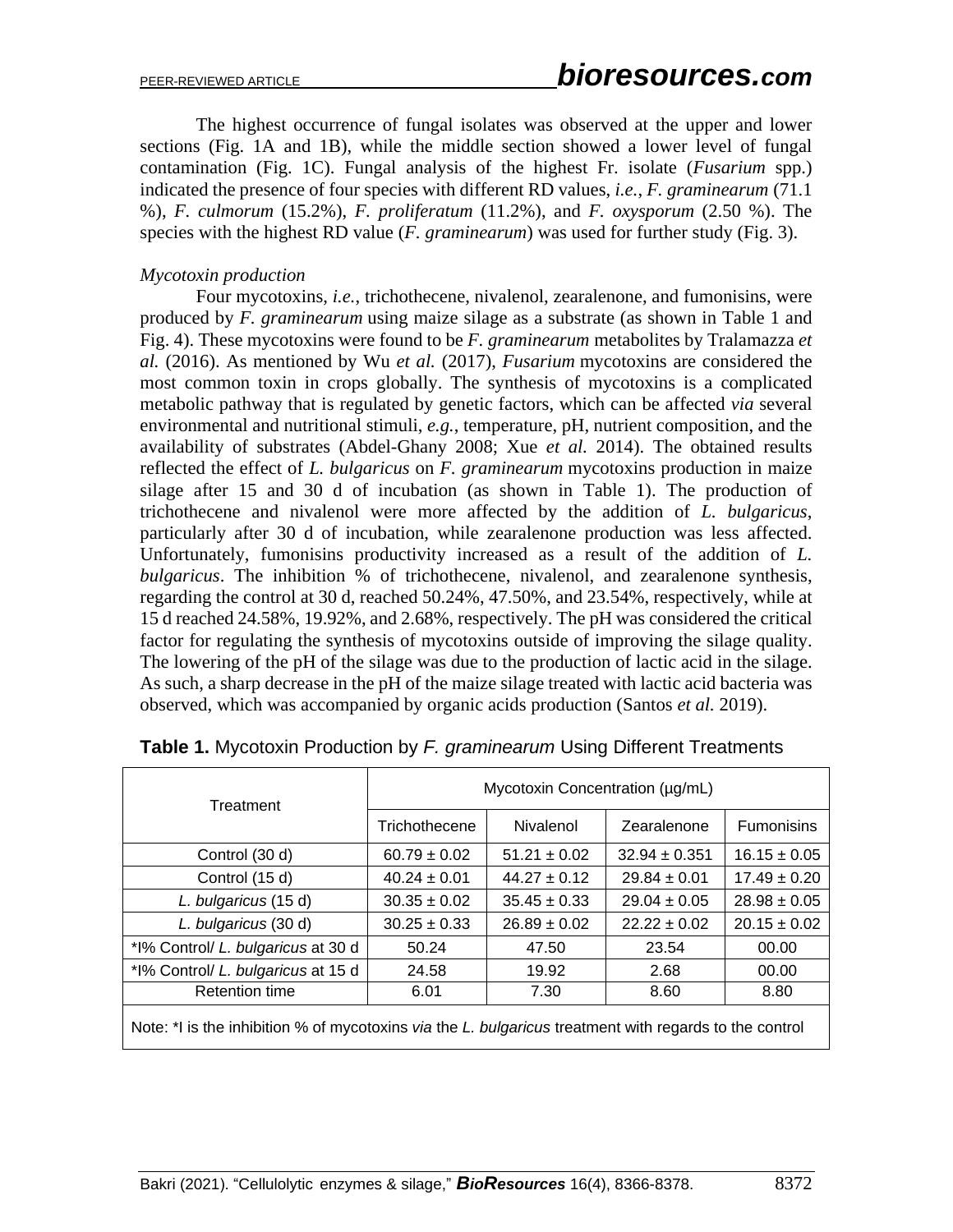

**Fig. 4.** The HPLC chromatogram of mycotoxin production by *F. graminearum* for different treatments: A) control (30 d); B) control (15 d); C) *L. bulgaricus* (15 d); and D) *L. bulgaricus* (30 d)

#### *Enzyme production*

Due to the richness of the maize silage with lignocellulolytic compounds, in addition to other nutritional compounds, the production of cellulolytic enzymes by *T. harzianum* using maize silage increased as the incubation period increased, up to 21 d (accompanied by increased protein liberation), but it decreased after 28 d (as shown in Table 2). The maximum productivity of CMCase, manganase peroxidase, and laccase was reached after 21 d, *i.e.*, 350.50 µg/mL, 5.47 µg/mL, and 16.04 µg/mL, respectively. In addition to the biosafety of *T. harzianum*, its ability to produce multiple cellulolytic enzymes using different agricultural residues has been recognized and documented and it is often chosen as a good enzyme producer (Lee *et al.* 2017; Abdel-Ghany and Bakri 2019; Asis *et al.* 2021).

| Incubation<br>Period |                         | Protein              |                  |                |  |
|----------------------|-------------------------|----------------------|------------------|----------------|--|
| (Day)                | Carboxymethyl cellulase | Manganase peroxidase | Laccase          | $(\mu g/mL)$   |  |
|                      | $55.23 \pm 0.58$        | $2.52 \pm 0.01$      | $12.94 \pm 0.13$ | $400 \pm 0.76$ |  |
| 14                   | $200.43 \pm 1.53$       | $4.34 \pm 0.02$      | $15.84 \pm 0.06$ | $470 \pm 0.50$ |  |
| 21                   | $350.50 \pm 1.15$       | $5.47 \pm 0.29$      | $16.04 \pm 0.58$ | $600 \pm 0.29$ |  |
| 28                   | $300.35 \pm 0.02$       | $4.61 \pm 0.04$      | $1522 \pm 0.58$  | $578 \pm 1.53$ |  |

**Table 2.** Enzyme Production by *Trichoderma harzianum* Using Maize Silage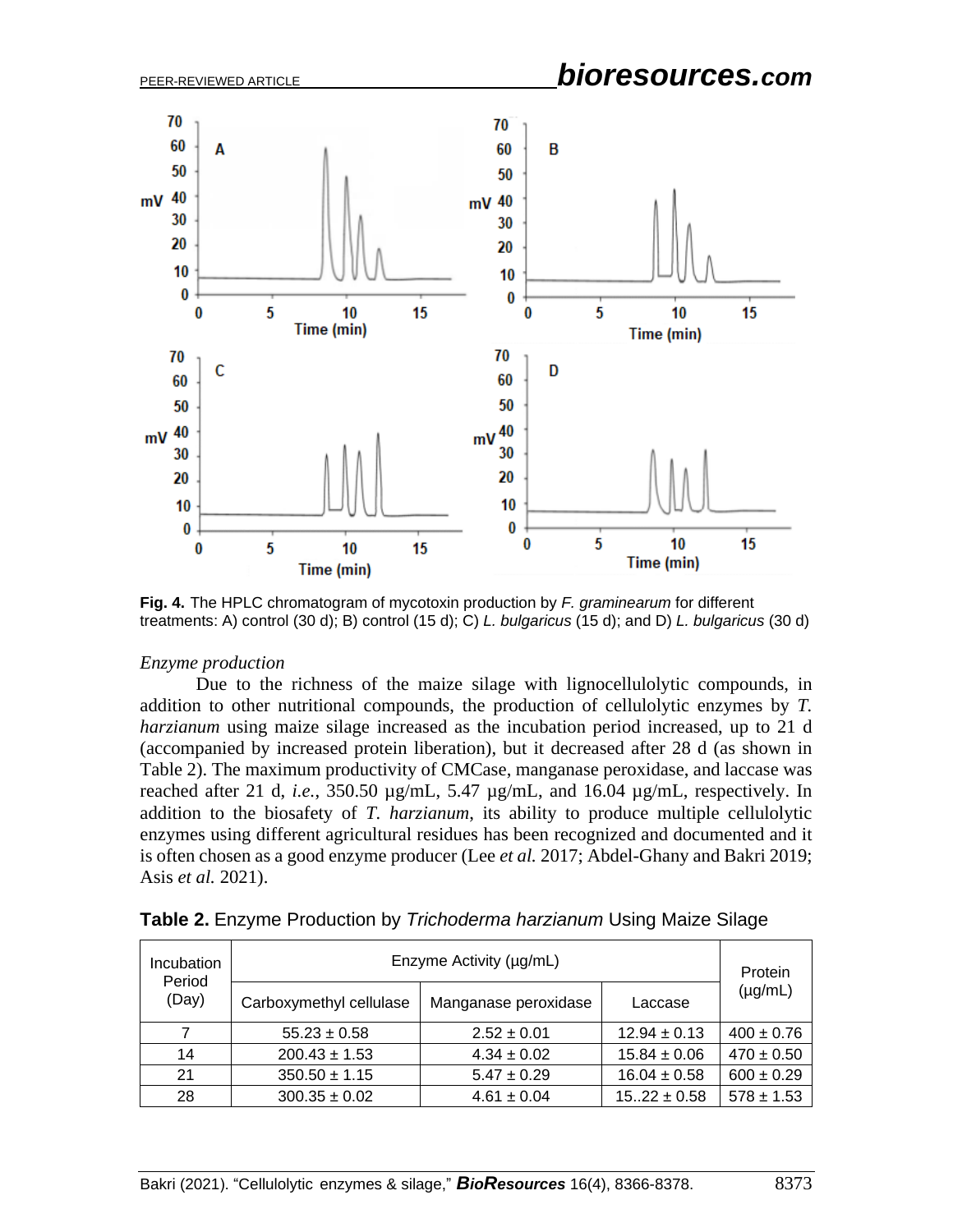#### *The role of L. bulgaricus and enzyme extract*

Cellulolytic enzymes play a vital role in numerous industrial applications, and in the current study, cellulolytic enzymes were applied in order to enhance conditions that prevented the growth of undesirable fungi and their mycotoxins in maize silage indirectly through encouraging the proliferation of *L. bulgaricus* (Ganash *et al.* 2021). Li *et al.* (2020) mentioned that some lactic acid bacteria (LAB) might be able to minimize the lignin content in silage when amended with cellulase enzyme. The addition of extract containing a high amount of enzyme (after 21 d of incubation) to maize silage inoculated with *L. bulgaricus* increased the growth of *L. bulgaricus*, as well as increased the dry matter (DM) and organic matter (OM) contents, and the lactic acid production, when compared to the untreated silage or the silage inoculated with only enzymes or *L. bulgaricus* (Table 3), as well as lowering the pH. Recently, the enhancement of maize silage quality using microbial diversity and rumen degradation proportions were found *via* the addition of *Lactobacillus* and cellulase (Hu *et al.* 2021; Zhao *et al.* 2021). According to Khota *et al.* (2017), LAB are incapable of directly decaying lignocellulolytic residues of plants. Therefore, it is necessary to add other microbes that are able to break down lignins during the production of silage. Moreover, Kaewpila *et al.* (2021) found that cellulases or *T. harzianum* attractive inoculates enhanced the ensiling features of maize silage. In addition, lactic acid production increased when a mixture of enzyme extract and *L. bulgaricus* was added (Table 3), which demonstrated that the combined enzyme and *L. bulgaricus* treatment may be more effective compared to the enzyme extract treatment alone; these results were in agreement with a previous study by Li *et al.* (2018)*.* The obtained results were recorded recently in alfalfa silage, since the LAB amplified the enzyme activity, thus accelerating the fermentation process and increasing lactic acid productivity (Hu *et al.* 2021). Further and coming studies is necessary to evaluate the other productivity of enzyme hydrolysis to silage components and its beneficial effects on consumers.

| Treatment                         | L. bulgaricus<br>(log CFU/g) | pH             | DM(%)            | OM (%)           | Lactic Acid<br>(g/kg DM) |
|-----------------------------------|------------------------------|----------------|------------------|------------------|--------------------------|
| Control*                          | $0.0 \pm 0.00$               | $4.9 \pm 0.02$ | $26.25 \pm 0.76$ | $71.56 \pm 0.2$  | $2.6 \pm 0.02$           |
| L. bulgaricus                     | $6.6 \pm 0.01$               | $4.6 \pm 0.03$ | $33.54 \pm 0.50$ | $79.11 \pm 0.62$ | $12.56 \pm 0.05$         |
| L. bulgaricus +<br>Crude Enzyme** | $8.9 \pm 0.02$               | $4.4 \pm 0.06$ | $37.33 \pm 0.33$ | $88.06 \pm 0.2$  | $14.67 \pm 0.10$         |
| Crude Enzyme**                    | $0.0 \pm 0.00$               | $4.8 \pm 0.01$ | $26.45 \pm 0.20$ | $72.12 \pm 0.25$ | $6.3 \pm 0.05$           |

**Table 3.** Chemical and *L. bulgaricus* Analysis of Maize Silage Extracts After 40 d of Fermentation Treated by Crude Enzyme and *L. bulgaricus*

Control\*, Fresh maize silage un-treated with *L. bulgaricus* or Crude enzyme; Crude Enzyme\*\*, Supernatant containing enzymes

## **CONCLUSIONS**

1. Bioadditives, *e.g.*, *Lactobacillus bulgaricus*, or lowering the pH through organic acids production, will help to support safe storage conditions and prevent mycotoxin production in maize silage.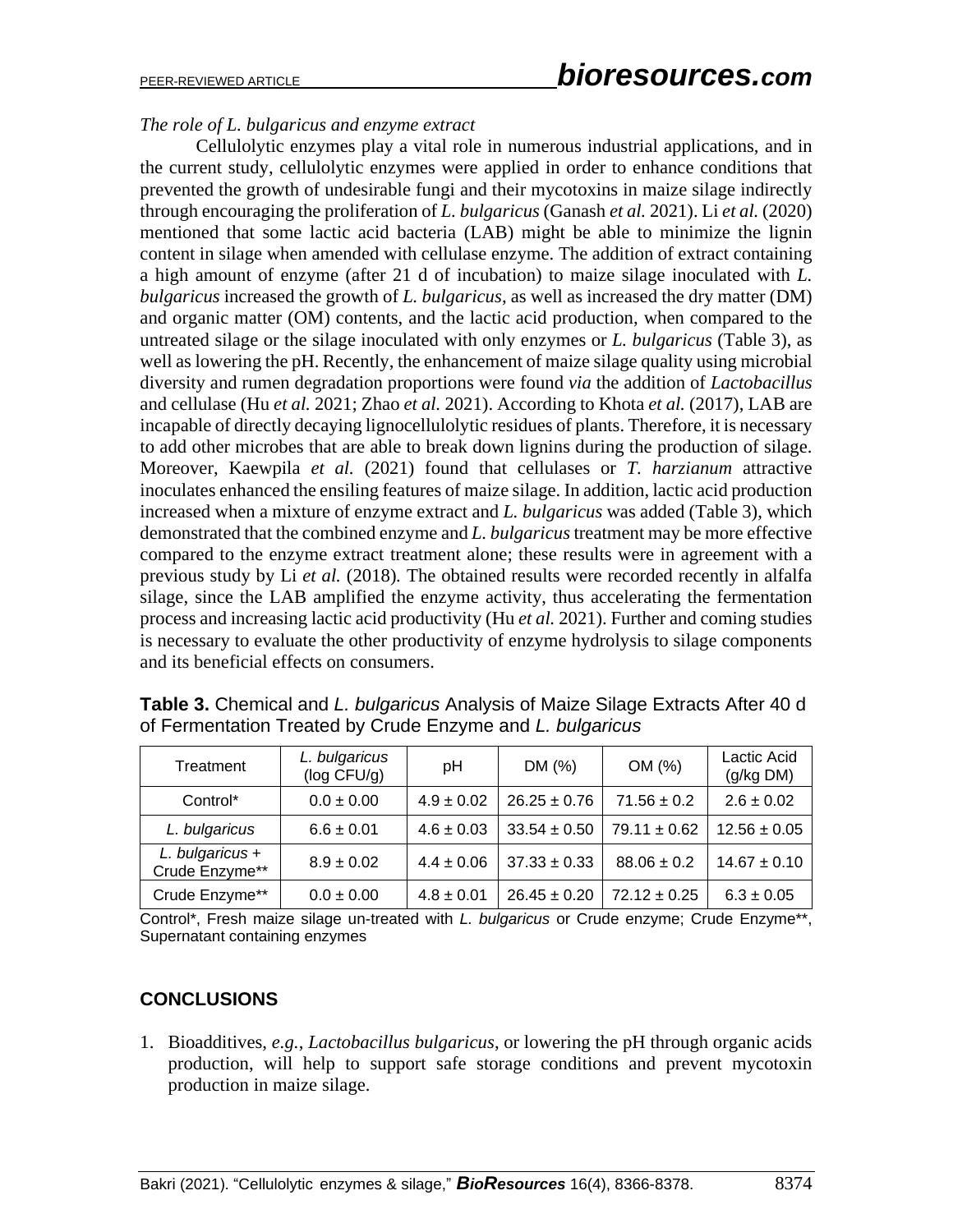- 2. Proving the existence of multiple mycotoxigenic fungi was the highlight of this study; as such, the presence of various mycotoxins in the prepared maize silage was confirmed.
- 3. A combined enzyme extract and *Lactobacillus bulgaricus* treatment may be more valuable than either treatment alone, which provides suitable justification for its application in maize silage production.

## **ACKNOWLEDGMENTS**

The author would like to give thanks to Jazan University for their support.

## **REFERENCES CITED**

- Abdel-Ghany, T. M. (2008). "Metabolic regulation of fungal reproduction and their secondary metabolites," *Al-Azhar Bulletin of Science* 17(1-C), 87-102. DOI: 10.21608/absb.2006.14728
- Abdel-Ghany, T. M., and Bakri, M. M. (2019). "Effectiveness of a biological agent (*Trichoderma harzianum* and its culture filtrate) and a fungicide (methyl benzimacold-2-ylcarbamate) on the tomato rotting activity (growth, cellulolytic, and pectinolytic activities) of *Alternaria solani*," *BioResources* 14(1), 1591-1602. DOI: 10.15376/biores.14.1.1591-1602
- Asis, A., Shahriar, S. A., Naher, L., Suryani, S., Fatihah, H. N. N., Vijay, K., and Siddiquee, S. (2021). "Identification patterns of *Trichoderma* strains using morphological characteristics, phylogenetic analyses and lignocellulolytic activities," *Molecular Biology Reports* 48, 3285-3301. DOI: 10.1007/s11033-021- 06321-0
- Asselt, E. D. v., Booij, C. J. H., and Fels-Klerx, H. J. v. d. (2012). "Modelling mycotoxin formation by *Fusarium graminearum* in maize in The Netherlands," *Food Additives & Contaminants: Part A* 29(10), 1572-1580. DOI: 10.1080/19440049.2012.688877
- Cheli, F., Campagnoli, A., and Dell'Orto V. (2013). "Fungal populations and mycotoxins in silages: From occurrence to analysis," *Animal Feed Science and Technology* 183(1-2), 1-16. DOI: 10.1016/j.anifeedsci.2013.01.013
- Domsch, K. H., Grams, W., and Anderson, T.-H. (1980). *Compendium of Soil Fungi*, Academic Press, London, United Kingdom.
- Eckard, S., Wettstein F. E., Forrer H.-R., and Vogelgsang, S. (2011). "Incidence of *Fusarium* species and mycotoxins in maize silage," *Toxins* 3(8), 949-967. DOI: 10.3390/toxins3080949
- Egal, S., Hounsa, A., Gong, Y. Y., Turner, P. C., Wild, C. P., Hall, A. J., Hell, K., and Cardwell, K. F. (2005). "Dietary exposure to aflatoxin from maize and groundnut in young children from Benin and Togo, West Africa," *Int. J. Food Microbiol.* 104(2), 215-224. DOI: 10.1016/j.ijfoodmicro.2005.03.004
- El-Taher, E. M., Abel-Ghany, T. M., Alawlaqi, M. M., and Ashour, M. S. (2012). "Biosecurity for reducing ochratoxin A productivity and their impact on germination and ultrastructures of germinated wheat grains," *Journal of Microbiology, Biotechnology and Food Science* 2(1), 135-151.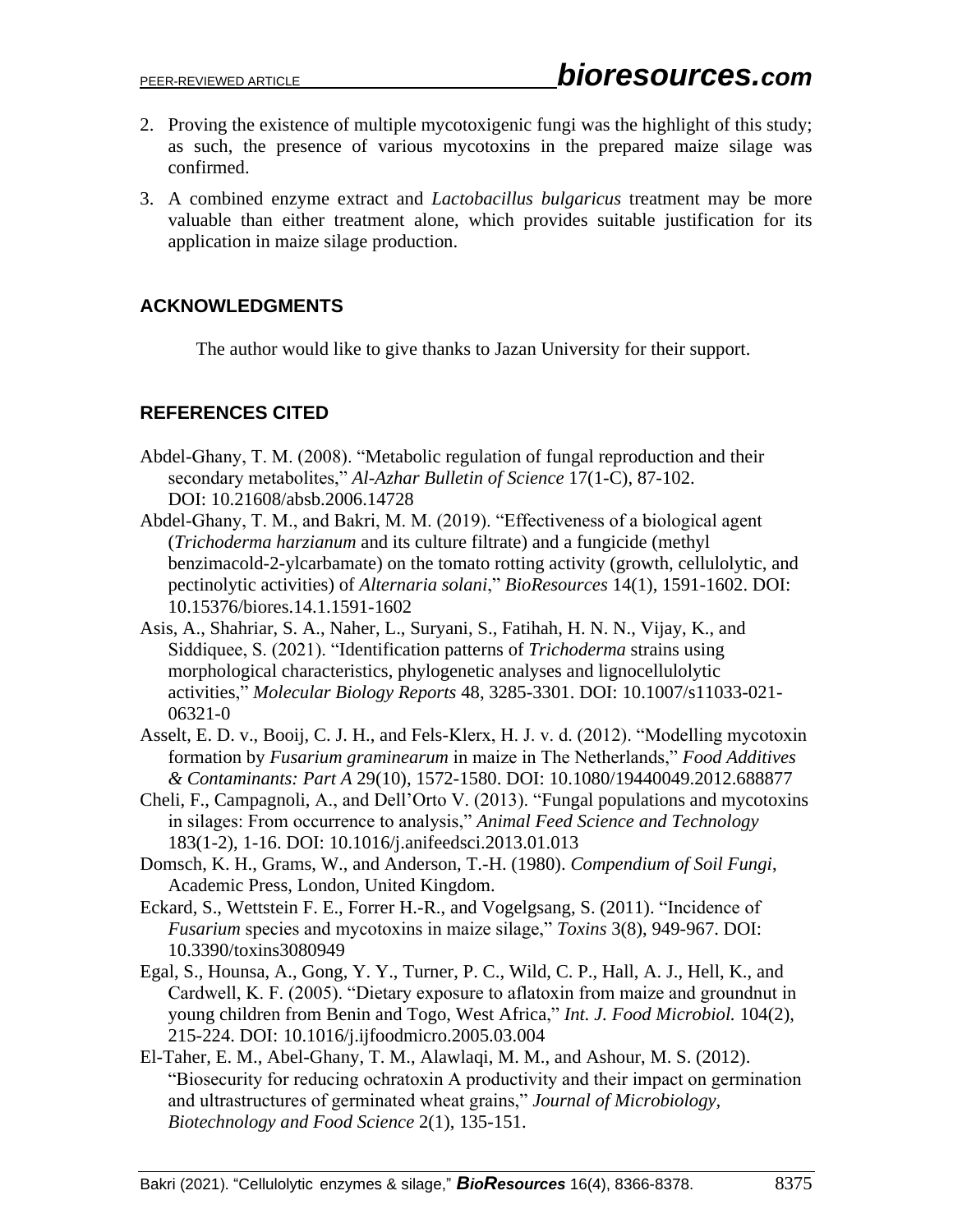- Ganash, M., Abdel-Ghany T. M., Abboud, M. A. A., Alawlaqi, M. M., Qanash, H., and Amin, B. H. (2021). "Lignocellulolytic activity of *Pleurotus ostreatus* under solid state fermentation using silage, stover, and cobs of maize," *BioResources* 16(2), 3797-3807. DOI: 10.15376/biores.16.2.3797-3807
- Garzillo, A. M., Colao, M. C., Buonocore, V., Oliva, R., Falcigno, L., Saviano, M., Santoro, A. M., Zappala, R., Bonomo, R. P., Bianco, C., Giardina, P., Palmieri, G., and Sannia, G. (2001). "Structural and kinetic characterization of native laccases from *Pleurotus ostreatus*, *Rigidoporus lignosus*, and *Trametes trogii*," *Journal of Protein Chemistry* 20(3), 191-201. DOI: 10.1023/A:1010954812955
- González, H. H. L., Resnik, S. L., Boca, R. T., and Marasas, W. F. (1995). "Mycoflora of Argentinian corn harvested in the main production area in 1990," *Mycopathologia* 130(1), 29-36. DOI: 10.1007/BF01104346.
- Hu, Z., Ma, D., Niu, H., Chang, J., Yu, J., Qing, T., and Li, S. (2021). "Enzyme additives influence bacterial communities of *Medicago sativa* silage as determined by Illumina sequencing," *AMB Express* 11, 1-11. DOI: 10.1186/s13568-020-01158-5
- Kaewpila, C., Thip-uten, S., Cherdthong, A., and Khota, W. (2021). "Impact of cellulase and lactic acid bacteria inoculant to modify ensiling characteristics and *in vitro* digestibility of sweet corn stover and cassava pulp silage," *Agriculture* 11(1), 1-12. DOI: 10.3390/agriculture11010066
- Keller, L. A. M., González Pereyra, M. L., Keller, K. M., Alonso, V. A., Oliveira, A. A., Almeida, T. X., Barbosa, T. S., Nunes, L. M. T., Cavaglieri, L. R., and Rosa, C. A. R. (2013). "Fungal and mycotoxins contamination in corn silage: Monitoring risk before and after fermentation," *J. Stored Prod. Res*. 52, 42-47. DOI: 10.1016/j.jspr.2012.09.001
- Khatun, M. J., Islam, M. R., Khan, M. K., and Ebrahimi, M. (2016). "Effects of nitrogen on growth, fodder yield and silage of maize and jumbo fodder with cowpea as inter cropping," *Forage Research* 42(2), 82-89.
- Khota, W., Pholsen, S., Higgs, D. and Cai, Y. (2017). "Fermentation quality and *in vitro*  methane production of sorghum silage prepared with cellulase and lactic acid bacteria," *Asian-Australasian Journal of Animal Sciences* 30(11), 1568-1574. DOI: 10.5713/ajas.16.0502
- Klich, M. A. (2002). *Identification of Common Aspergillus Species*, Centraalbureau voor Schimmelcultures, Utrecht, The Netherlands.
- Koc, F., Coskuntuna, L., and Levent O. M. (2008). "The effect of bacteria+enzyme mixture silage inoculant on the fermentation characteristic, cell wall contents and aerobic stabilities of maize silage," *Pakistan Journal of Nutrition* 7(2), 222-226. DOI: 10.3923/pjn.2008.222.226
- Kosicki, R., Błajet-Kosicka, A., Grajewski, J., and Twaruzek, M. (2016). "Multiannual mycotoxin survey in feed materials and feeding stuffs," *Animal Feed Science and Technology* 215, 165-180. DOI: 10.1016/j.anifeedsci.2016.03.012
- Lee, H., Lee, Y. M., Heo, Y. M., Lee, J., and Kim, J-J. (2017). "Evaluation of cellulolytic enzyme production by indigenous fungi in Korea," *Korean Journal of Environmental Biology* 35(4), 648-653. DOI: 10.11626/KJEB.2017.35.4.648
- Li, F., Ke, W., Ding, Z., Bai, J., Zhang, Y., Xu, D., Li, Z., and Guo, X. (2020). "Pretreatment of *Pennisetum sinese* silages with ferulic acid esterase-producing lactic acid bacteria and cellulase at two dry matter contents: Fermentation characteristics, carbohydrates composition and enzymatic saccharification," *Bioresource Technology*  295, 1-10. DOI: 10.1016/j.biortech.2019.122261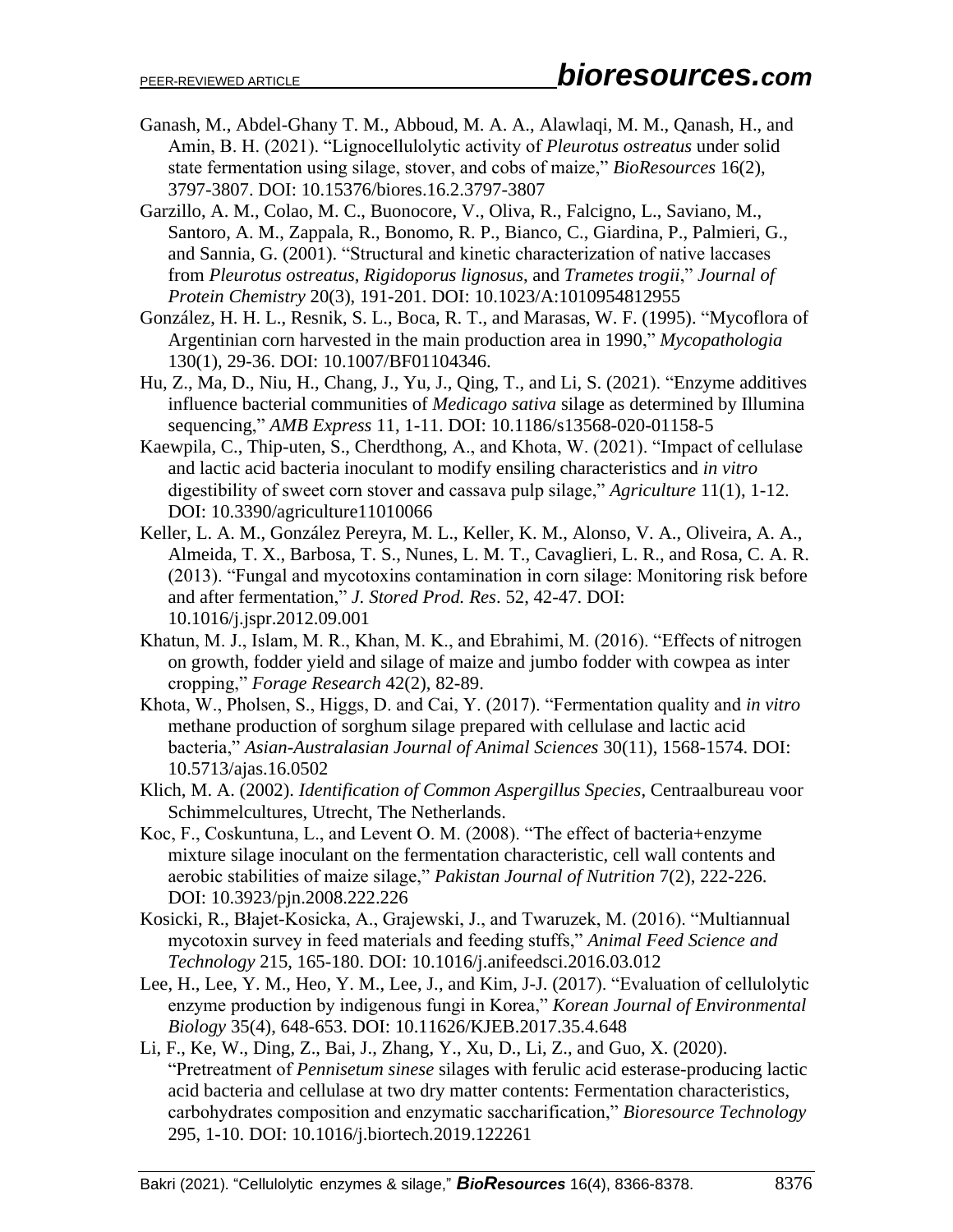- Li, J., Yuan, X., Dong, Z., Mugabe, W., and Shao, T. (2018). "The effects of fibrolytic enzymes, cellulolytic fungi and bacteria on the fermentation characteristics, structural carbohydrates degradation, and enzymatic conversion yields of *Pennisetum sinese* silage," *Bioresource Technology* 264, 123-130. DOI: 10.1016/j.biortech.2018.05.059
- Li, P., Bai, S., You, M., and Shen, Y. (2016). "Effects of maturity stage and lactic acid bacteria on the fermentation quality and aerobic stability of Siberian wildrye silage," *Food Science & Nutrition* 4(5), 664-670. DOI: 10.1002/fsn3.312
- Li, S., Hartman, G. L., Domier, L. L., and Boykin, D. (2008). "Quantification of *Fusarium solani* f. sp. *glycines* isolates in soybean roots by colony-forming unit assays and real-time quantitative PCR," *Theoretical and Applied Genetics* 117, 343- 352. DOI: 10.1007/s00122-008-0779-2
- Lowry, O. H., Rosebrough, N. J., Farr, A. L., and Randall, R. J. (1951). "Protein measurement with folin phenol reagent," *J. Biol. Chem*. 193, 265-275.
- McElhinney, C., Danaher, M., Elliot, C. T., and O'Kiely, P. (2015). "Mycotoxins in farm silages – A 2-year Irish national survey," *Grass and Forage Science* 71(2), 339-352. DOI: 10.1111/gfs.12191
- Miller, G. L. (1959). "Use of dinitrosalicylic acid reagent for determination of reducing sugar," *Anal Chem*. 31(3), 426-428. DOI: 10.1021/ac60147a030
- Miller, M. D., Kokko, C., Ballard, C.S., Dann, H. M., Fustini, M., Palmonari, A., Formigoni, A., Cotanch, K. W., and Grant, R. J. (2020). "Influence of fiber degradability of corn silage in diets with lower and higher fiber content on lactational performance, nutrient digestibility, and ruminal characteristics in lactating Holstein cows," *Journal of Dairy Science* 104(2), 1728-1743. DOI: 10.3168/jds.2020-19088
- Motta, A. C. V., Araujo, E. M., Broadley, M. R., Young, S. D., Barbosa, J. Z., Prior, S. A., and Schmidt, P. (2020). "Minerals and potentially toxic elements in corn silage from tropical and subtropical Brazil," *Revista Brasileira de Zootecnia* 49, 1-15. DOI: 10.37496/rbz4920190214
- Muck, R. E., Nadeau, E. M. G., McAllister, T. A., Contreras-Govea, F. E., Santos, M. C., and Kung, J. L. (2018). "Silage review: Recent advances and future uses of silage additives," *Journal of Dairy Science* 101(5), 3980-4000. DOI: 10.3168/jds.2017- 13839
- O'Brien, M., Egan, D., O'kiely, P., Forristal, P. D., Doohan, F. M., and Fuller, H. T. (2008). "Morphological and molecular characterization of *Penicillium roqueforti* and *P. paneum* isolated from baled grass silage," *Mycological Research* 112(8), 921- 932. DOI: 10.1016/j.mycres.2008.01.023
- Ogunade, I. M., Martinez-Tuppia, C., Queiroz, O. C. M., Jiang, Y., Drouin, P., Wu, F., Vyas, D., and Adesogan, A. T. (2018). "Silage review: Mycotoxins in silage: Occurrence, effects, prevention, and mitigation," *Journal of Dairy Science* 101(5), 4034-4059. DOI: 10.3168/jds.2017-13788
- Raper, K. B., and Fennell, D. I. (1973). *The Genus Aspergillus*, Lippincott Williams & Wilkins, Philadelphia, PA.
- Richard, E., Heutte, N., Sage, L., Pottier, D., Bouchart, V., Lebailly, P., and Garon, D. (2007). "Toxigenic fungi and mycotoxins in mature corn silage," *Food and Chemical Toxicology* 45(12), 2420-2425. DOI: 10.1016/j.fct.2007.06.018
- Santos, A. d. O. d., Ávila, C. L. d. S., Soares, C., Carvalho, B. F., Schwan, R. F., and Lima, N. (2019). "Lactic acid bacteria diversity in corn silage produced in Minas Gerais (Brazil)," *Annals of Microbiology* 69, 1445-1459. DOI: 10.1007/s13213-019- 01528-w